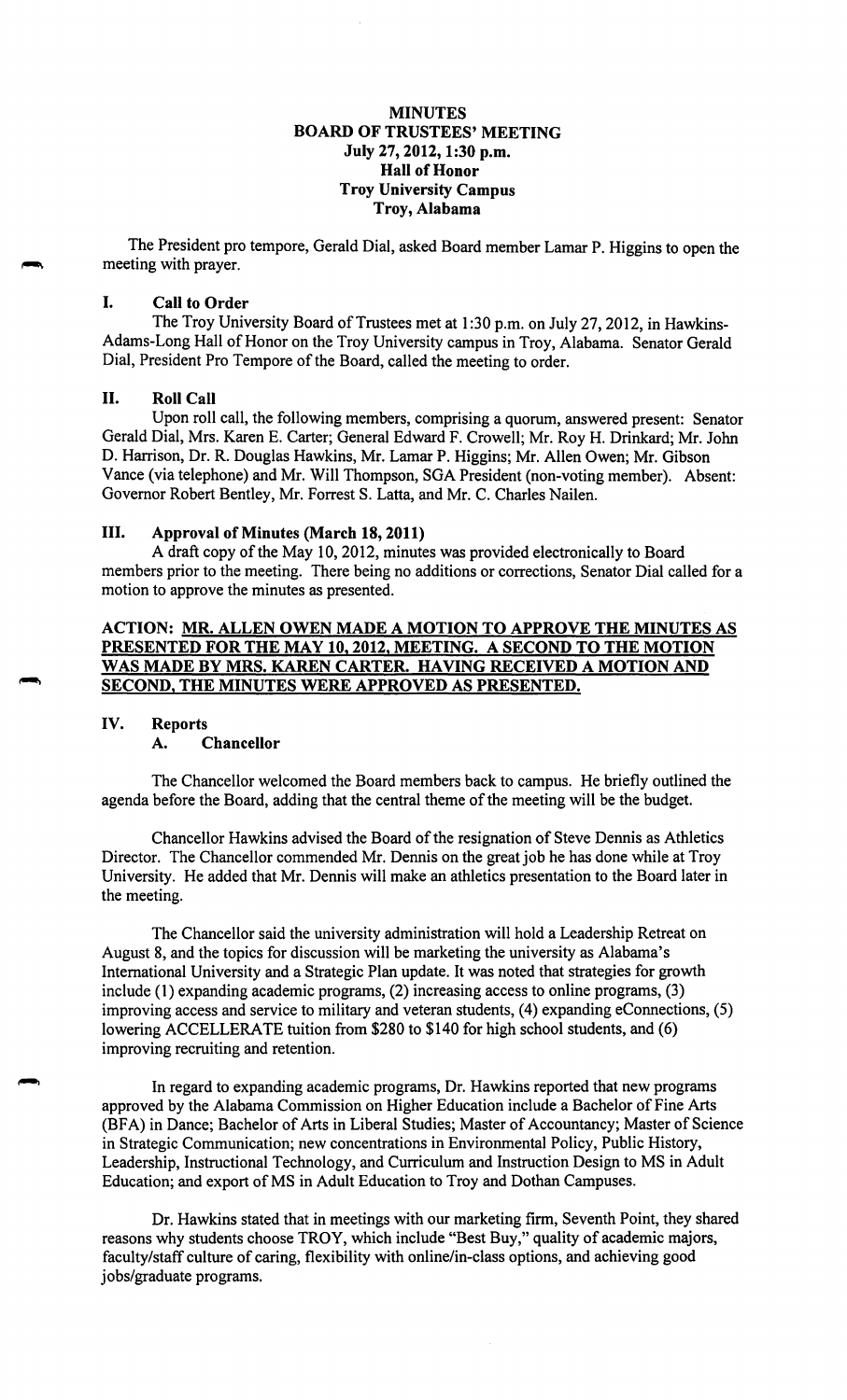A brief comparison of FTE enrollments for Alabama's public four-year institutions was shared. It was noted that Troy University ranks third with 17,345 for fall 2011. Chancellor Hawkins added that the declining enrollments compared with the last three years is troubling and in a tuition-driven environment it is important that the University reverse this trend. The Chancellor also shared a comparison of per student funding for fall 2011 compared to other Alabama four-year institutions. He noted that TROY ranks last in per-student funding across the state. Dr. Hawkins expressed appreciation to Mr. Gibson Vance and other trustees for their efforts in helping the University address equity funding.

Chancellor Hawkins addressed the University's initiative to become a tobacco-free campus. The Board approved this initiative in July 2011 and on August 13, 2012, Troy University will be a tobacco-free institution. It was noted that feedback from parents during the IMP ACT sessions was great. The Chancellor also added that for employees there will be \$19 per month differential in insurance premiums for those who smoke.

An update on facilities was given that included the following: ( 1) Long Hall demolition is under way and the new building should be ready by fall 2013, (2) the Newman Center is moving forward and the Archbishop of Mobile approved a \$425K commitment over the next 25 years toward the project. The facility will be a values-oriented residence and will be a bridge to Catholic high schools. The Chancellor thanked Dr. John Schmidt, Senior Vice Chancellor for Advancement and External Relations, for his assistance in working with the Archbishop of Mobile. Dr. Schmidt was asked to make brief comments. Dr. Schmidt introduced Father Den Irwin, Parish Priest of St. Martin's Catholic Church in Troy, who was also instrumental in working with the Archbishop of Mobile. Father Irwin made brief comments and expressed appreciation to the Board for its support in this endeavor. He added the Newman Center will be a great asset to the University, the community and to the ministry.

Dr. Hawkins reported that the TROY Sports Hall of Fame received 51 nominations and 11 were selected for induction. The first induction ceremony is scheduled for August 10, 2012, for the first activity in the new arena.

In regard to a search for a new Athletic Director, the Chancellor advised the Board that Dr. Doug Patterson has agreed to coordinate the search process. The University will be working with Bill Carr, Carr Sports Associates consulting firm, and he will coordinate closely with the athletic staff and he will interview Board members as well as other stakeholders. Everyone needs to have input and the information received will be used by Carr Associates to establish criteria by which we will measure the candidate pool. Mr. Carr will screen all candidates, conduct background checks, and then submit three candidates for interviews. The timeline for selection is anticipated to be within sixty days. In response to a question from Dr. Doug Hawkins, the Chancellor advised that the search committee will consist of himself, Dr. Doug Patterson, Mr. Allen Owen representing the Board's Athletic Policy Committee, and a representative from the Foundation Board to be identified.

The Board members were given a handout of projected "Dates to Remember" for upcoming events and Board meetings. The dates mentioned for future Board meetings were: December 14, March 21-22 for Joint Retreat in Mobile, May 10, 2013, July 26, 2013, December 13, 2013, March 20-21 for Joint Retreat in Montgomery, and May 9, 2014. A request was made that the dates be emailed to the Board as well.

In conclusion, Chancellor Hawkins advised the Board that Dr. Patterson will be serving as interface with Board members, and he will work closely with Mr. Tom Davis in regard to Board activities. Mr. Davis has moved into the role of Executive Assistant to the Chancellor.

### **B. Board Committee Reports**

### • **Academic Affairs Committee, Honorable Karen Carter**

Mrs. Carter reported that the Academic Affairs Committee met in July. Mrs. Carter added that the committee members serving with her are Lamar P. Higgins, Charles Nailen, Forrest Latta, and the SGA President. She stated that the committee reviewed several different resolutions to be considered by the Board today, talked about enrollments, and received a briefing of upcoming fall enrollment projections. The committee asked that a presentation be made today to the Board, and Mrs. Carter called upon Dr. Schmidt to make a presentation.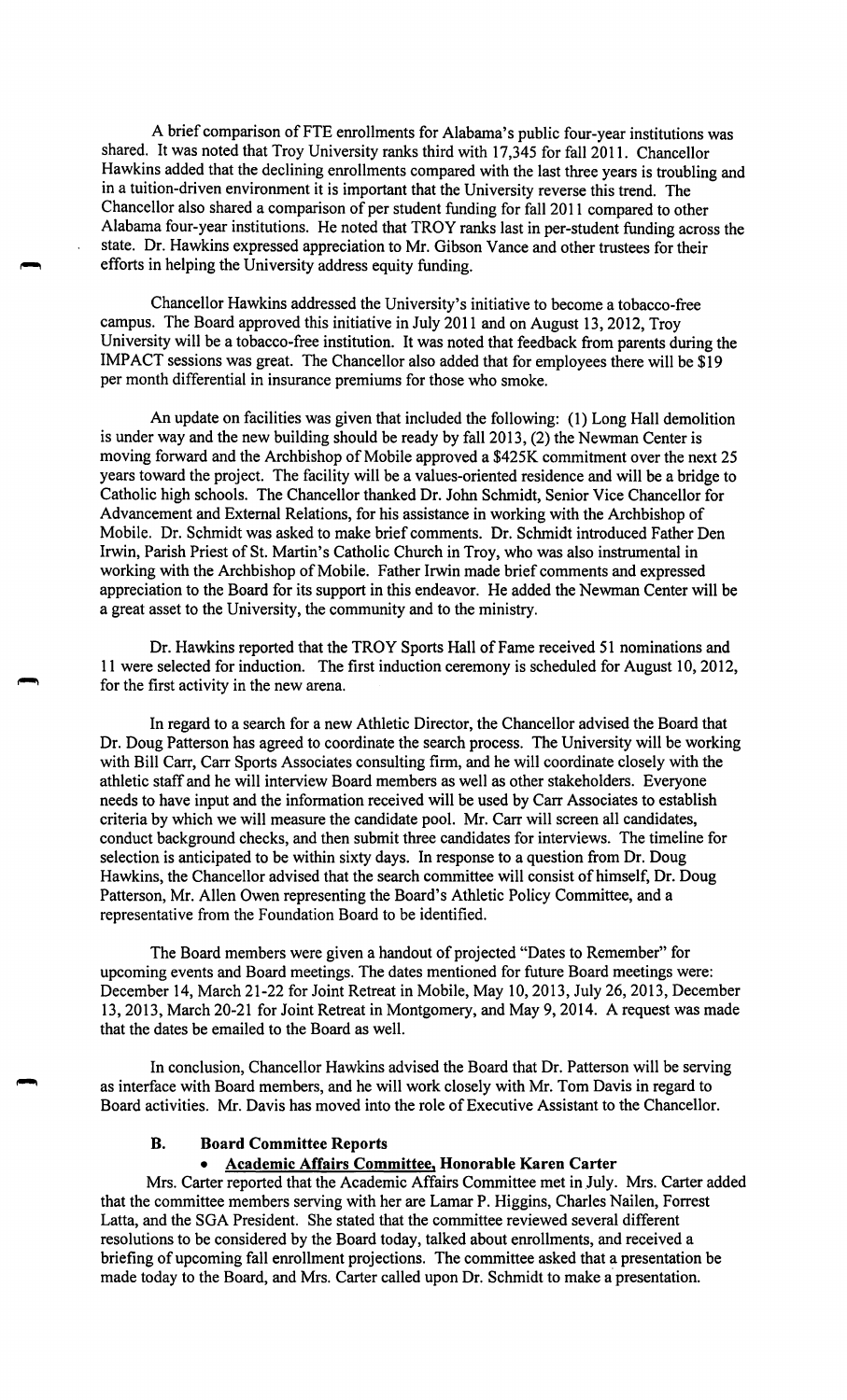## ► **Fall Predictions, Dr. John Schmidt**

Dr. John Schmidt provided a preliminary enrollment report for fall 2012. The following enrollment indicators impacting TROY recruitment and enrollment were shared.

- Economic Downturn Many freshmen are opting for community college or technical programs rather than academic programs
- Decreasing state appropriations resulting in higher tuition rates
- Comprehensive increase in undergraduate admission requirement with expectation improvements in quality and retention but with a downside of a substantial increase in applicants denied admission
- Changes in federal financial aid effective fall 2012 to include Pell Grants limited to 12 semesters (lifetime), graduate students no longer eligible for subsidized loans, and rigidity of satisfactory progress rule
- Unprecedented competition from for-profit organizations
- Traditional/Non-traditional institutions launching online deliveries
- Global Campus reorganization

Dr. Schmidt also shared a comparison of undergraduate and graduate applications submitted/accepted for 2010 through 2012. It was noted that all figures reflected in data collected was on 7/10 of each year reported. Dr. Schmidt stated that the total number of undergraduate applications submitted for fall 2012 is down from the previous two years. However, applications accepted for admission reflected an increase over the previous two years. He added that in the fall 2010 conversion of accepted applicants to new enrollments were at 70% and the fall 2011 reflected 71% conversion to new enrollments. In regard to graduate applications accepted for fall 2010 was 68% and fall 2011 conversion rate to new enrollments was 71%.

In conclusion, Dr. Schmidt shared information on the University's recent improvements and enhancements in our recruiting efforts. Enhancements and improvements include:

- Development of MyTroyU recruitment portal page on [troy.edu](https://troy.edu)
	- Redevelopment of TROY website
- Implementation of LeadMaster prospect management technology
- Increase in frequency of direct mail campaigns to targeted populations
- Launched National Guard component of eConnections
- Repackaged ACCELERATE Dual Enrollment Program for high school and home school students
- Enhanced recruited training
- Integrated academic program development with deans and marketing division

Mrs. Carter thanked Dr. Schmidt for his report. She stated that the committee looked at what is impacting our enrollment, but more importantly, it also looked at the enhancements presented by Dr. Schmidt. She stated when the committee meets again it will be looking at other creative ideas.

## ► **Preview of New Television Commercials, Mrs. Donna Schubert**

At the request of Mrs. Carter, Mrs. Donna Schubert, Associate Vice Chancellor for Marketing and Communication, shared with Board members the new commercials for Troy University. President pro tempore Dial thanked the Chancellor and the Troy University staff for their good work in developing the commercials.

## ► **Resolution No. 1-SACS Policy-Teaching Locations and Academic Programs**

Mrs. Carter introduced Resolution No. 1. She added that the Academic Affairs\_ Committee met with University administration to discuss the proposed resolution. On behalf of the committee, Mrs. Carter presented Resolution No. 1 to the full Board for approval. Senator Dial called for discussion. There being no further discussion, the following action was taken. **ACTION: A MOTION TO ADOPT RESOLUTION NO. 1 WAS MADE BY MR. HIGGINS WITH A SECOND FROM MR. OWEN. THERE BEING NO FURTHER DISCUSSION RESOLUTION NO. 1, WHICH FOLLOWS, WAS ADOPTED.**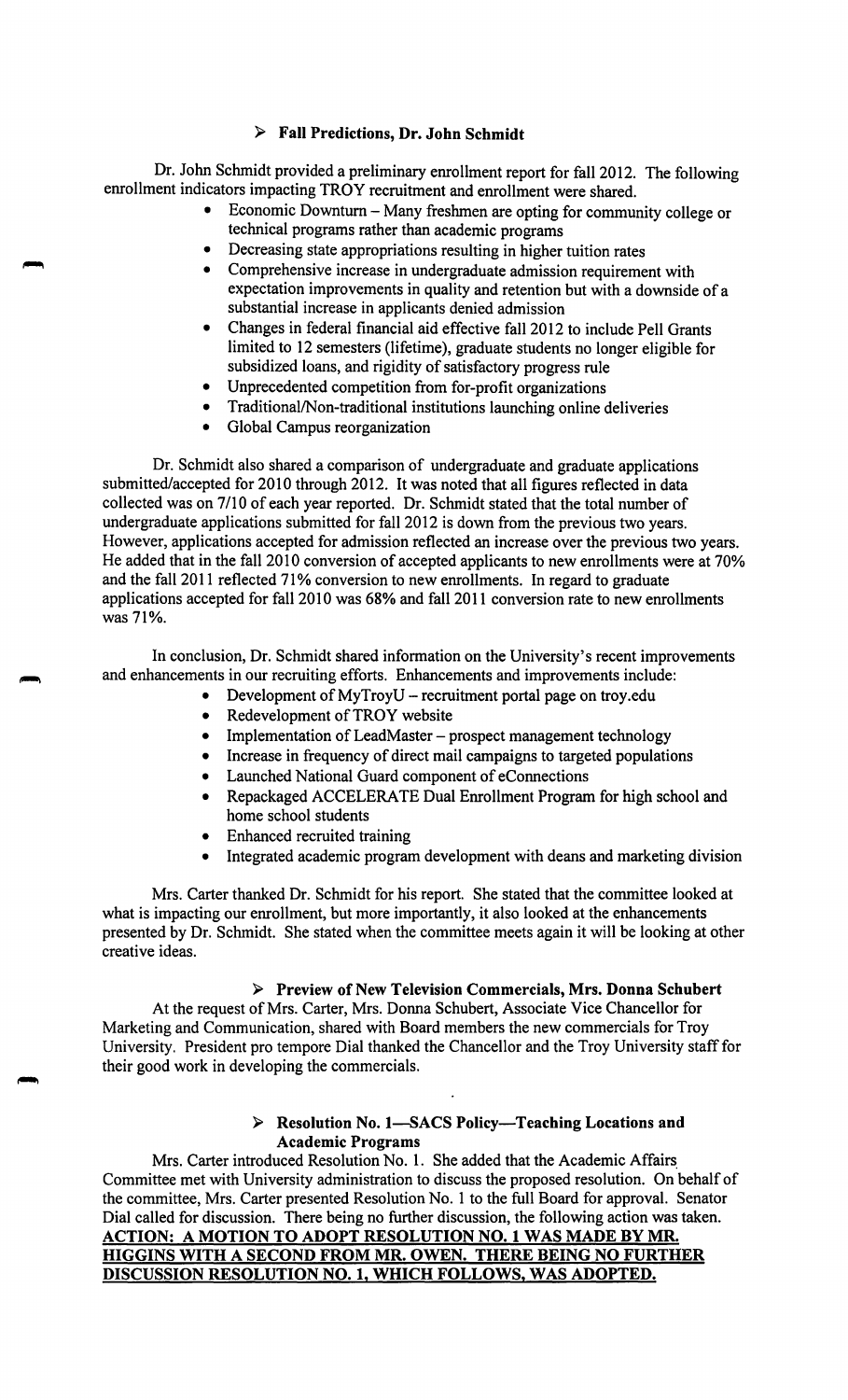### **Resolution No. 1**

## **Southern Association of Colleges and Schools Policy — Authorization of Teaching Locations and Academic Programs**

**WHEREAS,** the Board of Trustees of Troy University exercises administrative control and oversight of Troy University through legislative authorization of the State of Alabama; and

**WHEREAS,** the Board of Trustees has supported the University's adherence to the principles of the Southern Association of Colleges and Schools since 1932, and

**WHEREAS** the Board of Trustees consistently adopts and adheres to policies that provide explicit conformance to *the Principles of Accreditation* of the Southern Association of Colleges and Schools,

**THEREFORE BE IT RESOLVED,** that the Board of Trustees hereby adopts the following policy for authorization of teaching locations and academic programs.

AUTHORIZATION OF TEACHING LOCATIONS AND ACADEMIC PROGRAMS. "In support of its mission and goals, Troy University provides educational services within the State of Alabama and outside of the state through academic programs that are offered using electronic technology and classroom instruction at campuses and teaching locations.

The Board of Trustees authorizes the Chancellor to initiate and to cease operations of teaching locations outside of the State of Alabama and to initiate and eliminate academic programs being offered both within and outside of the State of Alabama. The addition or deletion of teaching locations, academic programs and recruiting is reviewed at least annually by the Board of Trustee's Academic Affairs Committee.

The Board of Trustees authorizes the Chancellor to provide all necessary communication to the Southern Association of Colleges and Schools Commission on Colleges {SACSCOC) regarding the establishment and elimination of academic programs, teaching locations, and recruiting locations through Letters of Notification and/or Substantive Change Notifications, as required by SACSCOC, and authorizes the Chancellor to communicate teach-out plans for academic programs being eliminated at any location."

### ► **Resolution No. 2-Faculty Handbook**

Mrs. Carter stated that Resolution No. 2 involves revisions to the Faculty Handbook. A copy of the revisions was provided to the full Board for review prior to the meeting (a copy of the revisions is reflected below). The changes recommended will bring the Faculty Handbook up to date with such items as inclusion of the Tobacco-Free Campus policy and other small recommended changes. Mrs. Carter added that the Academic Affairs Committee recommends the Board approve Resolution No. 2 which follows.

#### **Resolution No. 2**

## **ACTION: THE CHAIR CALLED FOR A MOTION TO ADOPT RESOLUTION NO. 2. MRS. CARTER MOVED TO ADOPT RESOLUTION NO. 2. A SECOND TO THE MOTION WAS MADE BY MR. HARRISON. THERE BEING NO FURTHER DISCUSSION RESOLUTION NO. 2 PASSED.**

**Resolution No. 2** 

## **Approval of the Troy University Faculty Handbook Amendment**

**WHEREAS,** on the 23rd day of July, 2010, the Board of Trustees approved the official Faculty Handbook of Troy University; and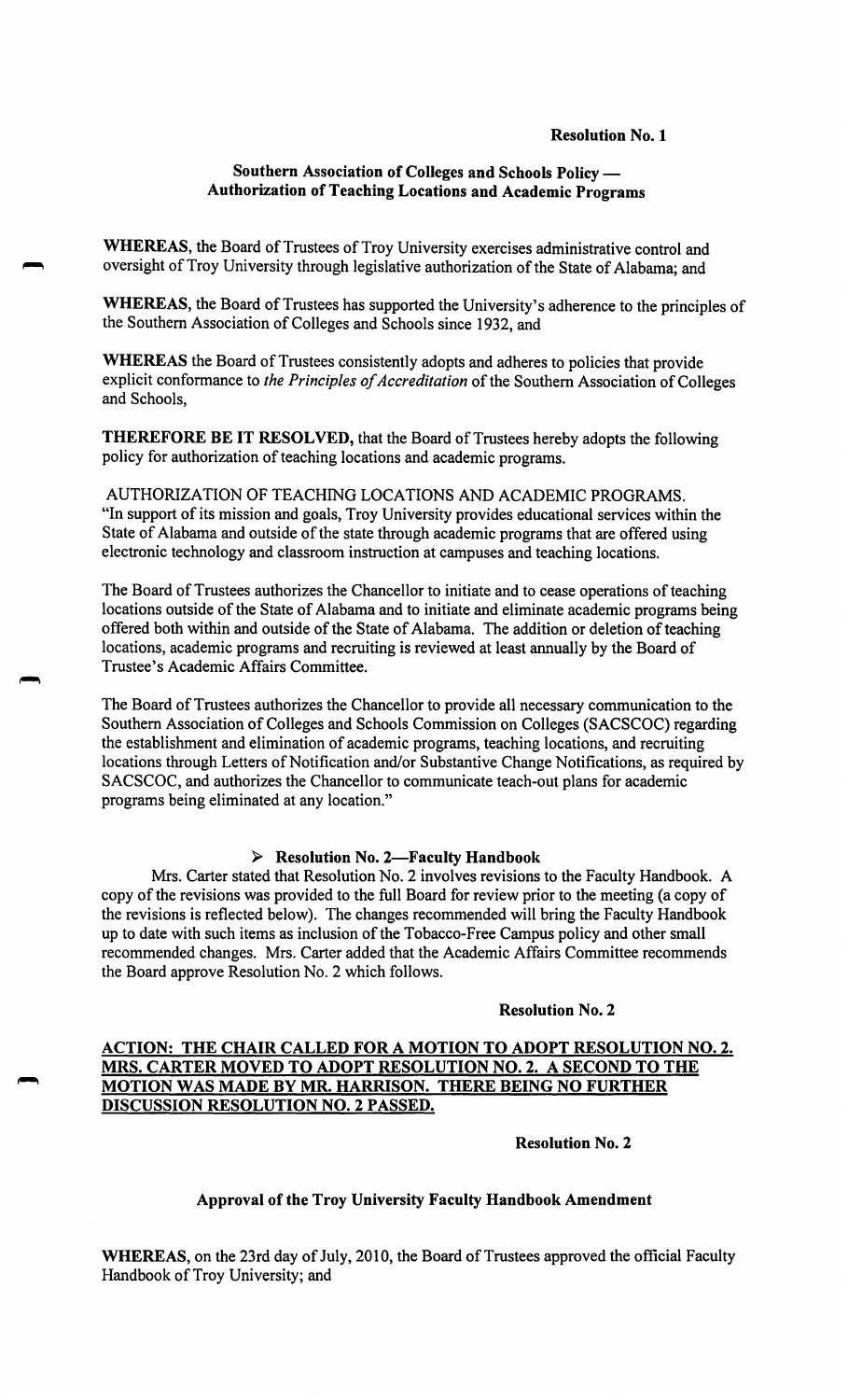**WHEREAS,** this was an updated version of the 2008 Faculty Handbook; and

**WHEREAS,** the administration and faculty have identified changes and updates that are needed for timeliness and accuracy in an amended handbook; and

**WHEREAS,** the Chancellor's Cabinet has both reviewed and approved the amended Faculty Handbook; and

**WHEREAS,** the Academic Affairs Committee of the Board of Trustees has reviewed these changes in detail; and

**WHEREAS,** the Faculty Handbook is available for review on the Troy University Web site at http ://intranet. troy. edu/faculty-staff/faculty-handbook,

**BE IT THEREFORE RESOLVED** that the Faculty Handbook of Troy University, of Aug. 1, 2010, is superseded by Faculty Handbook of Troy University as amended to be effective August 1, 2012 by action of the Board of Trustees on July 27, 2012.

For informational purposes, the following summary of updates to the Faculty Handbook was shared with Board members prior to the meeting.

Summary of updates/changes/additions to the Faculty Handbook

Update job titles, department names, and structural changes within divisions throughout the Handbook.

### **The History of the University**

4th paragraph. Change last sentence into:

TROY Global Campus operates more than 20 sites in 8 U.S. states and 5 nations.

## 1.4.2 Council of Deans (delete)

This Council meets regularly with the Executive Vice Chancellor and Provost to advise the Executive Vice Chancellor and Provost on matters of academic administration, planning, and evaluation. The Executive Vice Chancellor and Provost communicates policy and other decisions to the department chairs and faculty through the Council of Deans. Membership includes the deans of the five colleges and the deans of the Graduate School, First Year Studies, Undergraduate Studies, and Library Services.

### **1.6.2 Policy on Harassment**

Insert the updated Policy on Harassment and Discrimination. This policy is already posted under the Faculty Handbook on the University's website.

## **1.6.4 Smoking Policy**

Change into **1.6.4 Tobacco Policy** 

### Insert a new policy.

I. **Introduction** 

Troy University is committed to providing a healthy and safe environment for all students, faculty and staff. The University's Board of Trustees demonstrated this commitment with the approval of a resolution designating Troy University as a tobacco-free institution.

This new policy, which will go into effect on August 13, 2012, will prohibit smoking and the use of all tobacco products within all University buildings, parking lots, structures, walkways, indoor and outdoor athletic facilities, University vehicles, worksites and grounds and any vehicles on campus regardless of ownership. The health care and health education programs of the University perform an important function by demonstrating and promoting healthy lifestyles through activities such as curtailment of the use of tobacco products.

- II. Definitions
- A. "Smoking" means inhaling, exhaling, burning or carrying any lighted or heated cigar, cigarette or pipe.
- B. •Tobacco Products" such as all forms of tobacco, including but not limited to cigarettes, cigars, pipes, water pipes (hookah), electronic cigarettes and smokeless tobacco products (e.g. chewing tobacco and snuff).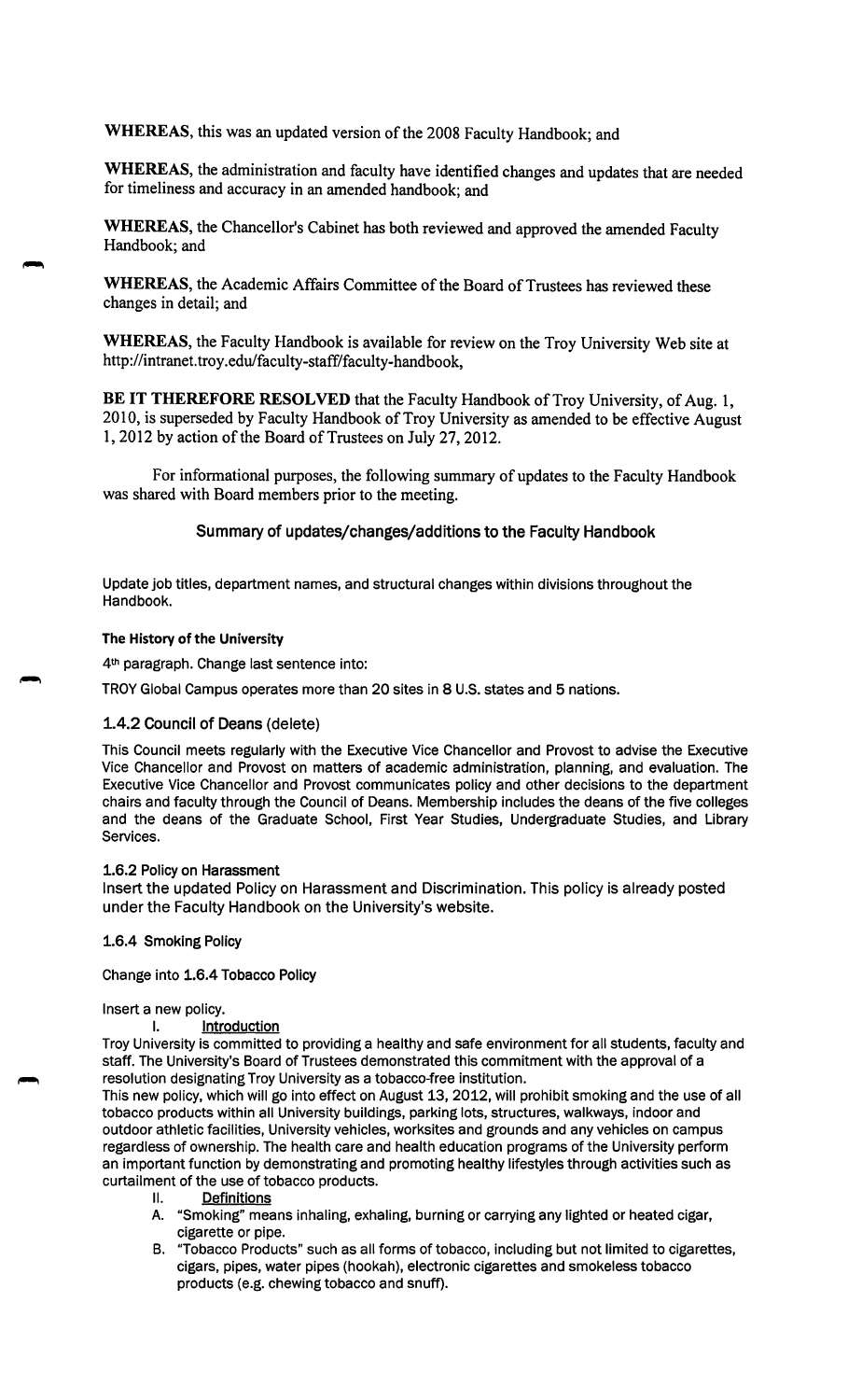- C. "Members of the University Community" include its faculty, staff, students, volunteers, vendors, customers and visitors.
- III. Policy
- A. This policy applies to all Troy University employees, students, contractors, vendors, recruits and visitors.
- B. The use of all tobacco products is prohibited on all property that is owned, operated, leased, occupied or controlled by the University. "Property" for the purposes of this paragraph includes buildings and structures, grounds, parking lots, non-public walkways, sidewalks and vehicles, as well as personal vehicles in these areas. These same policies apply for all TROY campuses and locations.
- C. Troy University will provide a variety of wellness initiatives to assist students, faculty, and staff to achieve nicotine independence and smoking cessation.

### **IV. Implementation Authority**

Authority for enforcement of this policy is vested in the Deans of Colleges, Department Chairs, Supervisors or the Dean of Students and Athletic Director or their designee, in conjunction with the Senior Director of Human Resources.

### V. Compliance

Violation of this policy may result in corrective action under the Student Code of Conduct, Human Resources Policies and Procedures or other applicable University Regulations or Policies. Visitors refusing to comply may be asked to leave campus.

## **3.2.4** Professor Emeritus

## Remove item 3.

3. Continued use of University stationery provided that such use is in keeping with University purposes and objectives, and that one's letters clearly identify one as a Professor Emeritus. If such mail appears likely to be extensive, the University may (but is not obligated to) provide letterhead stationery. Mailing costs are to be borne by the professor emeritus.

## 3.3.4 Appointment of Unranked Faculty

Change last sentence into:

The contract issued for unranked and extraordinary faculty will include title, salary, account number, and method of payment and term of employment.

## 3.5.3 Date of Tenure

Fourth paragraph, add to the end.

At the time of initial appointment, a faculty member may receive credit towards tenure for prior college or university service. The amount of credit received should be indicated in the initial appointment. Credit awarded at the time of initial employment may not be refused or reduced at a later time and will result in a reduction of the probationary period prior to an application for tenure.

### Proposed Faculty Handbook Addition:

### 3.5.4 Policy on Extending the Tenure Probationary Period

Independent of a faculty member's taking a leave of absence, Troy University will permit full-time, tenure-track faculty members to request a one-time extension of their probationary period in cases where circumstances have arisen that could significantly and negatively interfere with their professional responsibilities relating to the attainment of tenure and/or promotion. Such circumstances may include consequences relating to significant and sustained care-giving responsibility of a dependent or prolonged or life-threatening illness that jeopardizes the time commitment to professional duties and/or detracts from the ability to work at the rate and level expected to attain tenure at Troy University. All requests under this policy must be made prior to the sixth year of the probationary period; adverse circumstances affecting the probationary period during the sixth year of service will not be considered. Under this policy no more than one year may be excluded from the countable years of service that constitute an individual's tenure probationary period at Troy University.

To request a one-year extension of the tenure probationary period, the faculty member shall identify the rationale for the request, as stipulated in this policy, by providing thorough documentation to the supervising department chair. If supported, the chair will forward the request to the Dean. If the Dean concurs, s/he will sign the request and forward it to the Senior Vice Chancellor for Academic Affairs. If supported by the Senior Vice Chancellor for Academic Affairs, a letter of support noting the excluded time from countable service during the tenure probationary period will be forwarded to the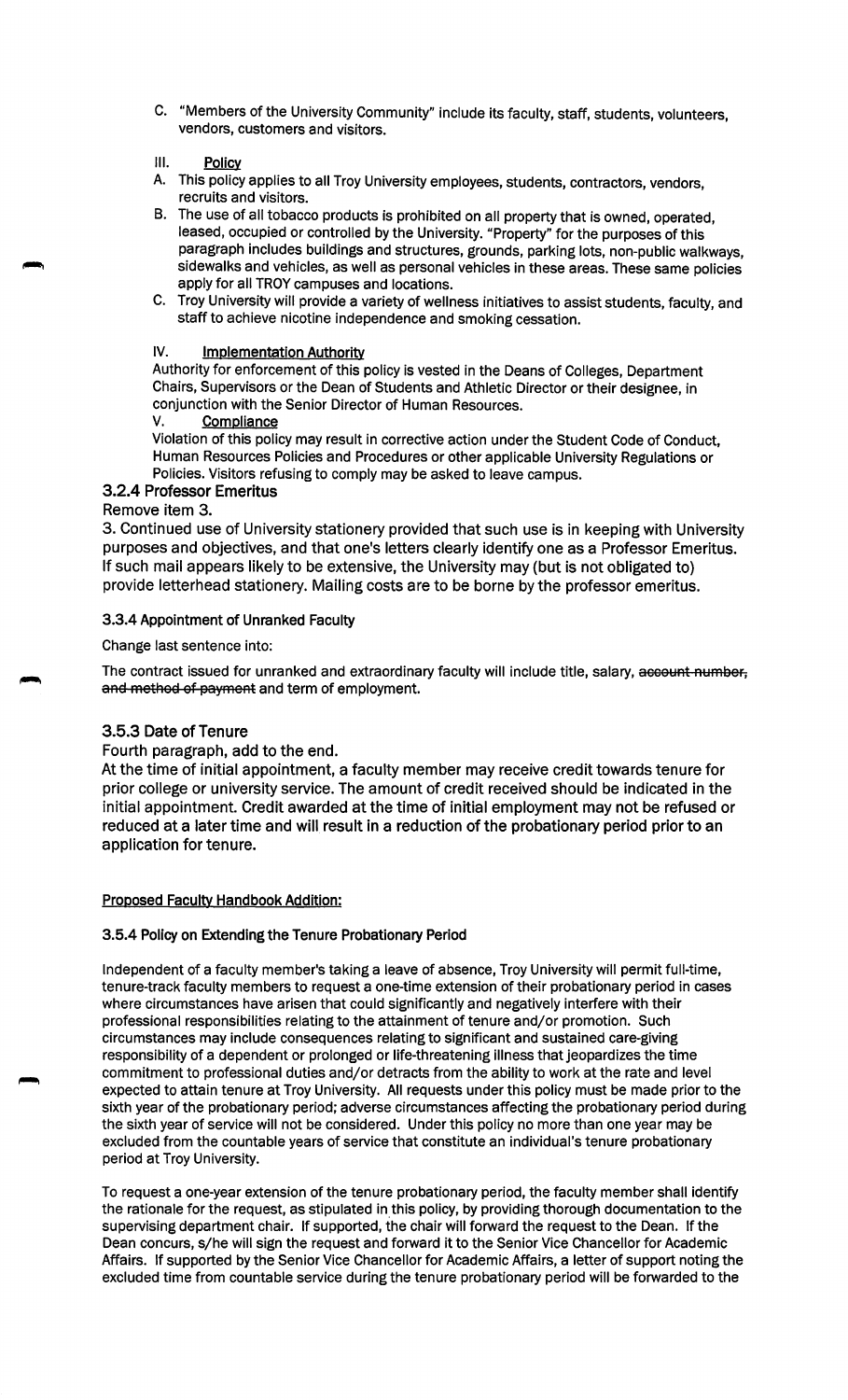faculty member with copies to the Dean and department chair. Any faculty member who benefits from this policy will work throughout the tenure probationary period, carrying the normal range of responsibilities unless alternative arrangements have been made. Faculty members who experience any of these adverse circumstances should also review the Family and Medical Leave and Sick Leave policies in the Troy University Faculty Handbook.

# 3.7.3 Eligibility and Application for Promotion and Tenure

Add to the end.

A faculty member being considered for promotion and/or tenure must complete and submit to the department chair his/her portfolio (described in 3.7.4 below) on or before September 1. No additional material may be submitted by the faculty member after September 1.

## 3. 7 .11.3 Scope of the Appeals Procedure

Insert.

This appeals procedure is in effect only while the promotion and tenure cycle is underway. The cycle is considered complete seven days after receipt of final notification of promotion and tenure application decisions from the Senior Vice Chancellor for Academic Affairs. A faculty member who is dissatisfied with the disposition of the case at the conclusion of the cycle may follow the procedure outlined in the Troy University Faculty Handbook Section 3.10.2, Grievances.

### **3.8.5** Dismissal

Add to the end: The written statement of reasons shall be made using certified mail or similar service, and evidence of delivery or attempted delivery to the faculty member's last known home address shall perfect service of the notice.

**3.9.2.2 Course Offerings** - Middle of the paragraph: update the sentence into:Proposed curriculum changes should be presented to the departmental faculty for a vote, and recommended additions, deletions, or revisions should be forwarded through the curriculum committee of the school or college prior to submission to the General Studies Council, the Undergraduate Academic Council, or the Graduate Academic Council (as appropriate).

#### **3.9.2.8 CourseSyllabi**

13. Change "computer diskettes "into "digital storage devices"

18. Replace ADA statement with the new one.

### 19. Replace with the updated one

Cell phone and other electronic device statement, as shown below:

Use of any electronic device (cell phone, tablet, laptop, etc.) by students in the instructional environment is prohibited unless explicitly approved on a case-by-case basis by the instructor of record or by the Office of Disability Services in collaboration with the instructor. Cell phones and other communication devices may be used for emergencies, however, but sending or receiving nonemergency messages during a class meeting is forbidden by the University. Use of a communication device to violate the Troy University "Standards of Conduct" will result in appropriate disciplinary action (See pp. 42-52 of the Oracle.)

In order to receive emergency messages from the University or family members, devices must be in a vibration, or other unobtrusive mode. Students receiving calls that they believe to be emergency calls must answer quietly without disturbing the teaching environment. If the call is an emergency, they must move unobtrusively and quietly from the instructional area and notify the instructor as soon as reasonably possible. Students who are expecting an emergency call should inform the instructor before the start of the instructional period.

22. Incomplete work grade policy

**3.9.2.9 Grades** 

### Assignment of Grades

Replace existing with the following

### **Incomplete Grades**

Refer to the Undergraduate or Graduate Catalog for Incomplete Grade Policy.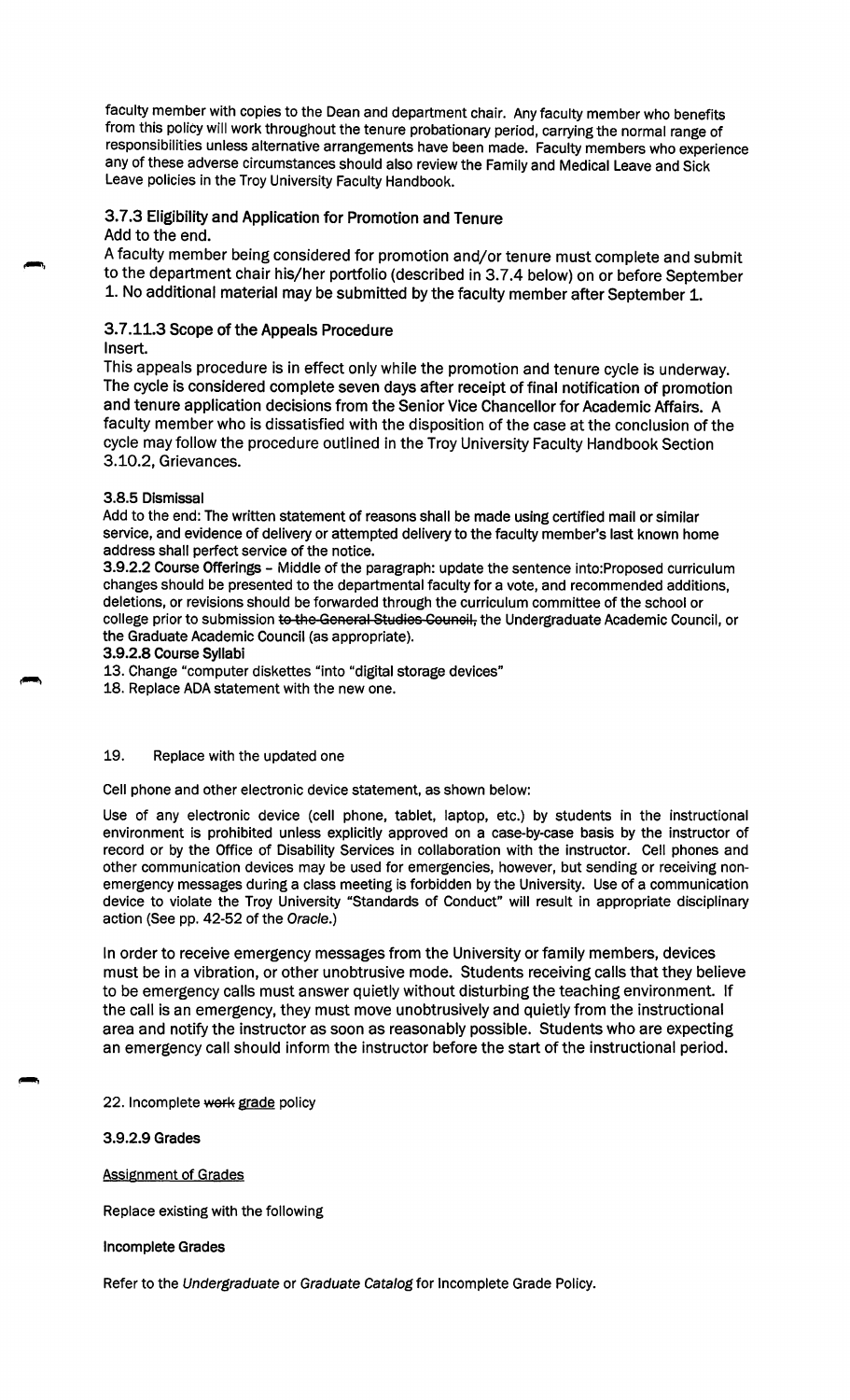When a student submits an *Incomplete Grade Request* form to an instructor, the instructor must use academic discretion in approving or denying the student's request based upon the guidelines provided within the Incomplete Grade policy stated in the university catalogs. Should the instructor approve the student's request for an incomplete grade, the instructor is assuming responsibility for the following:

1. Complete the Incomplete Grade Request form, that includes a description of all work to be completed, the grading weight of the required work or test, and the deadline the required work should be received by the instructor.

2. Establish work receipt deadlines for the student that allow adequate time for the instructor to grade the student's work and submit a "Change of Grade" form by the day required and published in the university's master calendar.

3. Provide the student with a copy of the approved and completed Incomplete Grade Request form in a timely manner.

4. Submit the following to the department chair or immediate supervisor by the end of the term in which the incomplete grade is assigned:

a. a copy of the course syllabus

b. a copy of the instructor completed and approved Incomplete Grade Request form

c. all supporting documents (e.g. exam key, etc.)

5. Retain a copy of the approved Incomplete Grade Request form and all associated documents for personal files.

6. Grade promptly all submitted student work and compute student's course grade.

7. Submit a Change of Grade Form on or before the last day to remove an incomplete grade deadline published in the university's master calendar.

If the faculty member who assigned the incomplete grade is unavailable to complete the steps necessary to remove the incomplete within the requisite time frame (i.e. leave, illness, severance, etc.), the department chair or supervisor may assign a knowledgeable colleague or a member of the department, college, or school the responsibility for removing the incomplete grade in the absence of the instructor of record. Otherwise, the instructor of record bears the responsibility for removing the incomplete grade.

# **3.9.3.1 Definitions**

Although there are other offices which provide specialized counseling (such as Counseling Services, the Career Development Center, and the Placement Office) to which the student may be directed for professional assistance, the faculty member has a special and unique role that may take three forms.

**3.10.5.2 Sabbatical Leave** - add: Sabbatical recipients must agree to return to work following the sabbatical for a period equal to or greater than the length of the sabbatical.

**3.10.5.7 Military Leave** - add: A complete copy of Troy University's Military Leave Policy may be accessed online through the ePolicy Manual at <http://www.troy.edu/epolicy>/. [3.10.5.10](https://3.10.5.10) Funeral Leave New section

Faculty members will be allowed three (3) days of funeral leave for the death of an immediate family member. This leave will not affect sick leave balances. Any leave past the initial 3 days must be requested and approved through the faculty member's supervisor. For the purpose of this policy, immediate family includes spouse, child, parent, sibling, grandparent, grandchild, corresponding inlaws and "step" relations.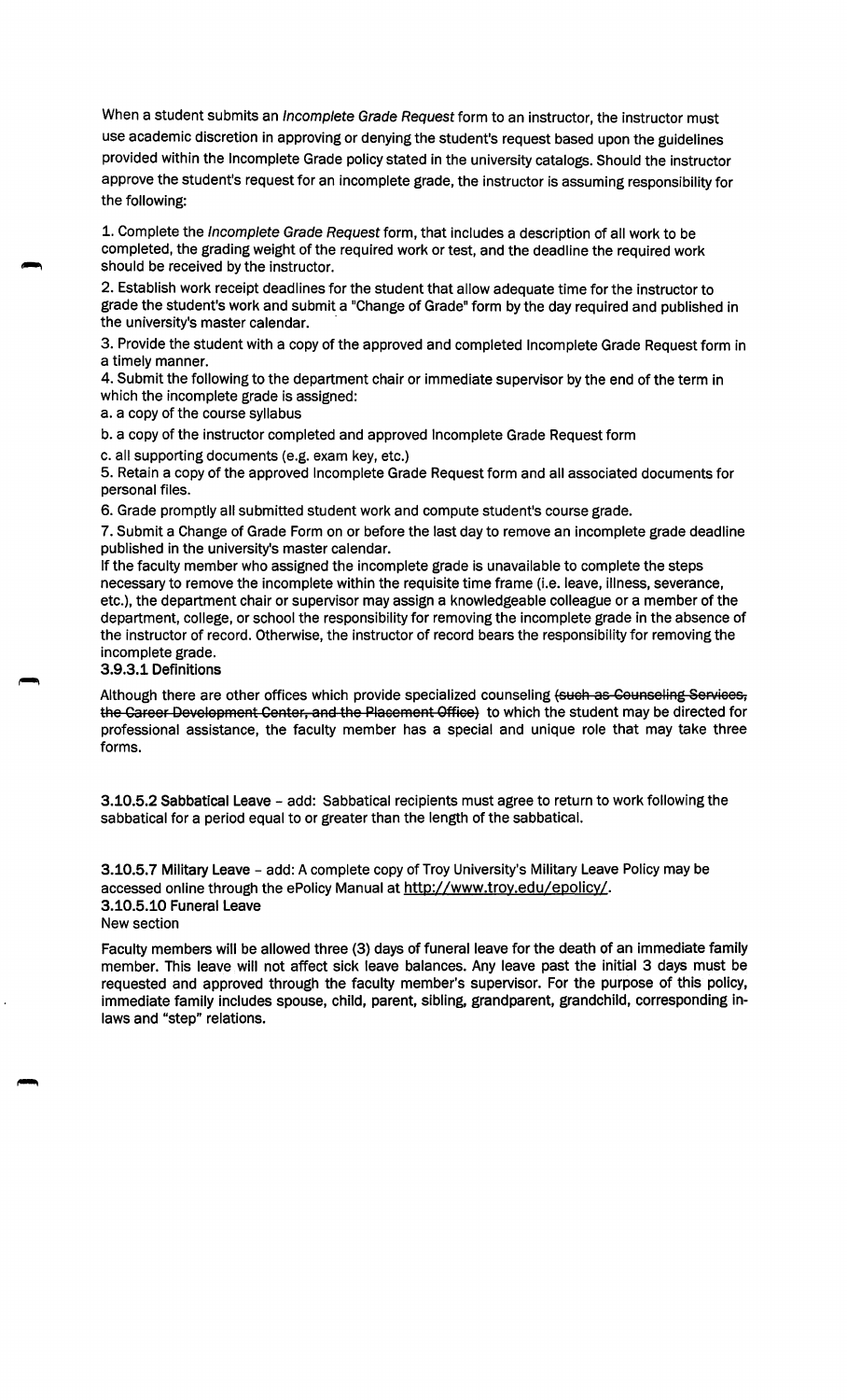## • **Finance Committee, Honorable John Harrison**

Mr. Harrison advised that the Finance Committee met recently with full attendance to review the proposed budget being presented today. In the absence of Dr. Jim Bookout, Mr. Harrison called upon Mrs. Tara Donaldson to make a presentation on the budget.

## ► **Finance Report, Mrs. Tara Donaldson**

Mrs. Donaldson's presented an Executive Summary of the budget to include 2012 progress to date, 2013 proposed revenue budget, 2013 proposed expense budget, and a construction update.

Mrs. Donaldson reported that 2012 progress to date budget to actual comparison revenue figures reflect that the University is operating at 73% of its total budget as of June 30, 2012 compared to this time last year. In regard to total expense, we are operating at 62% compared to 61% last year.

Mrs. Donaldson provided a comparison of 2012 tuition rates for state universities with the University of Montevallo at the top with a 9.3% increase and Troy ranks in the middle with a 6% increase. The lowest increase reflected was at Jacksonville State University at 3.9%.

The 2013 proposed revenue budget, as reported by Mrs. Donaldson, shows Troy University ranked at number 8 in comparison with other universities tuition proposals. Troy's graduate tuition rate is ranked number 11 at \$307 per credit hour. In the comparison with other universities, Troy ranks number 7 in the cost of attendance per semester.

Mrs. Donaldson also shared Troy's 2013 revenue budget in comparison with 2011 and 2012. It was noted that total revenue is projected at a 4% decrease. She also shared that the 2013 proposed expense budget is projected with a 4% decrease.

A construction update was given on the Trojan Arena, the demolition of Long Hall, and new student housing. As part of the construction report, Mrs. Donaldson shared a chart for projects which reflected the project vendors, type of work, original contract amount, change orders for projects, and several other categories.

#### ► **Resolution No. 3-Budget Approval**

Mr. Harrison introduced the budget resolution being proposed for Board consideration today. In his comments Mr. Harrison addressed the equity funding issue the University has faced in years past. He added that we have been good stewards of our funding in the past and will continue to do so, and we will continue to strive for equity funding in state appropriations.

#### **Resolution No. 3**

## **ACTION: ON BEHALF OF THE FINANCE COMMITTEE, MR. HARRISON MADE A MOTION TO ADOPT RESOLUTION NO. 3. A SECOND TO THE MOTION WAS MADE BY MR. CROWELL. THE CHAIR CALLED FOR DISCUSSION. THERE BEING NO DISCUSSION, RESOLUTION NO. 3, WHICH FOLLOWS, WAS ADOPTED.**

### **Resolution No. 3**

### **Approving the 2012** - **2013 Budget**

**WHEREAS,** the administration of Troy University has developed and recommended the Troy University budget for FY 2012-2013; and

**WHEREAS,** as the Chancellor has reviewed the revenues and expenditures within the proposed budget and has determined that the proposed budget is fiscally sound; and

**WHEREAS,** the Board members were briefed on various new revenues during the Board meeting in May 2012; and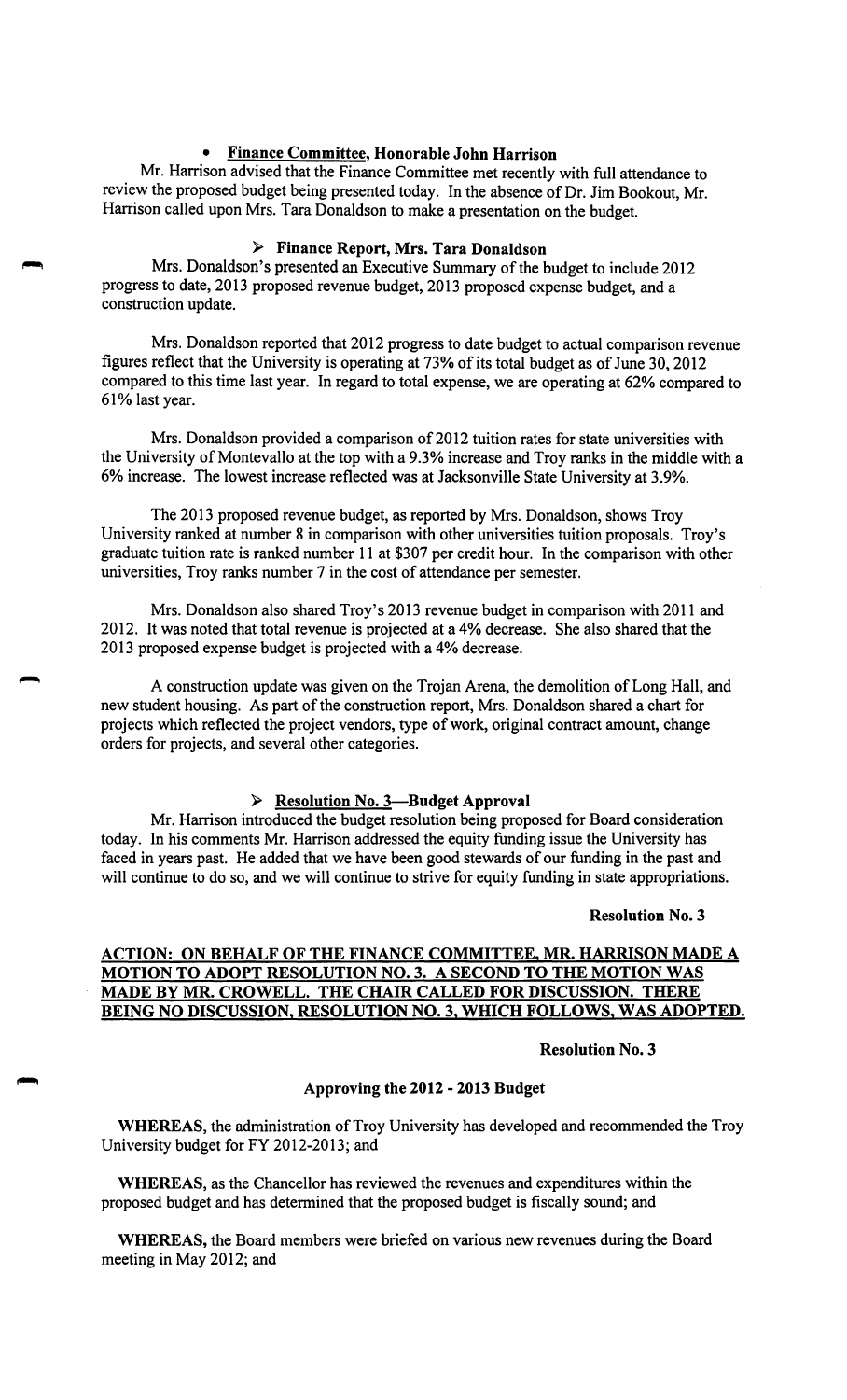**THEREFORE, BE IT RESOLVED** by the Board of Trustees on the 27th day of July 2012 that the budget for 2012-2013 fiscal year is approved with the understanding that the Chancellor is authorized to make such changes from time to time as, in his judgment, may be necessary; and

**BE IT FURTHER RESOLVED** that the Board of Trustees, due to the decrease in State Appropriations and certain budgeted cost considerations, authorizes the flexibility for the Chancellor to adjust compensation to faculty, staff and classified employees of the university should it be determined funds will be available for the forthcoming year; such determination shall be concluded at a later date.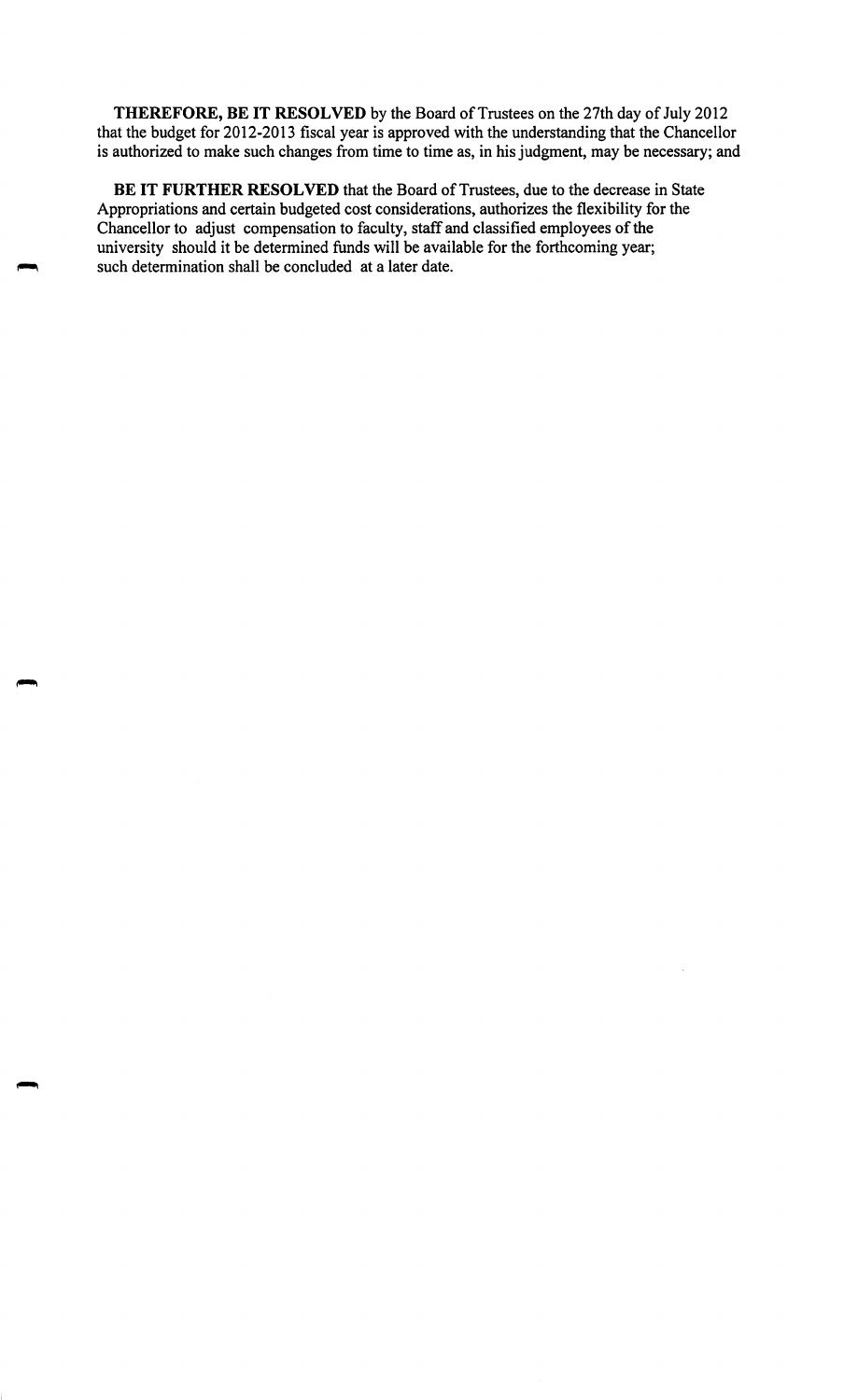## ► **Resolution No. 4-Newman Center** - **Student Housing**

Mr. Harrison shared background on the Newman Center project and indicated that a copy of the Ground Lease between the Troy University Foundation and the University being considered today was shared with Board members.

#### **Resolution No. 4**

### **ACTION: FOLLOWING HIS COMMENTS AND ON BEHALF OF THE FINANCE COMMITTEE, MR. HARRISON MOVED THAT RESOLUTION NO. 4 AS REFLECTED BELOW BE ADOPTED BY THE BOARD. A SECOND TO THE MOTION WAS MADE BY DR. DOUG HAWKINS. THE CHAIR CALLED FOR DISCUSSION. THERE BEING NONE THE RESOLUTION WAS ADOPTED.**

### **Resolution No. 4**

### New Student Residence Facility-Ground Lease

**WHEREAS,** the Troy University Board of Trustees approved the construction of a new student residence facility to be located on Collegedale Street with an emphasis on creating and maintaining a safe, structured and value oriented living environment; and

**WHEREAS,** Troy University desires to execute a 25 year Ground Lease agreement for the property to the Troy University Foundation (Foundation) for \$1.00 per year to construct a new student residence facility; and

**WHEREAS,** the University will maintain and manage the student residence facility inclusive of the Center and will enter into a management agreement with the Foundation whereby the University will manage and maintain the student residence facility for a period of 25 years,

**NOW THEREFORE BE IT RESOLVED,** by the Board of Trustees of Troy University, that this Board, approves the Ground Lease between University and the Foundation.

In his closing comments for the Finance Committee, Mr. Harrison reported that the committee met with a local merchant in the restaurant business who had concerns with the commuter student dining fee. Mr. Harrison reported that the committee addressed the concerns with the individual and answered his questions. From this a decision was made to conduct an economic impact study on the University's impact in the community to update the last study conducted in 2006. Mr. Harrison stated that once the study has been completed he will share the results with the merchant.

### • **Athletics Committee, Honorable Allen Owen**

Mr. Owen expressed appreciation to Mr. Steve Dennis for all he has done for the University during his time at Troy University. He then called upon Mr. Dennis to make an athletics report.

### ► **Report by Mr. Steve Dennis**

Mr. Dennis thanked the Board for its support of the University and in particular the Athletics Department. In his report, Mr. Dennis gave an update on the plans for the upcoming Sports Hall of Fame Induction Ceremony. He expressed appreciation to Ms. Sandy Atkins and other staff members for their hard work in preparation for the ceremony. The induction ceremony will be held on August  $10<sup>th</sup>$  in the new arena.

Fan Day is set for August 12<sup>th</sup> and the draw down will be August 25<sup>th</sup>. Ribbon cutting ceremony for the arena is planned for September  $8<sup>th</sup>$  prior to the game against University of Louisiana-Lafayette. New turf has been completed in the stadium and the team will have first practice on August 1<sup>st</sup>. It was noted that at least ten games will be televised this year. Mr. Dennis also gave an update on other upcoming sports events.

Mr. Dennis commended our student athletes in regard to the academic progress report stating that all sports are above the 925 APR.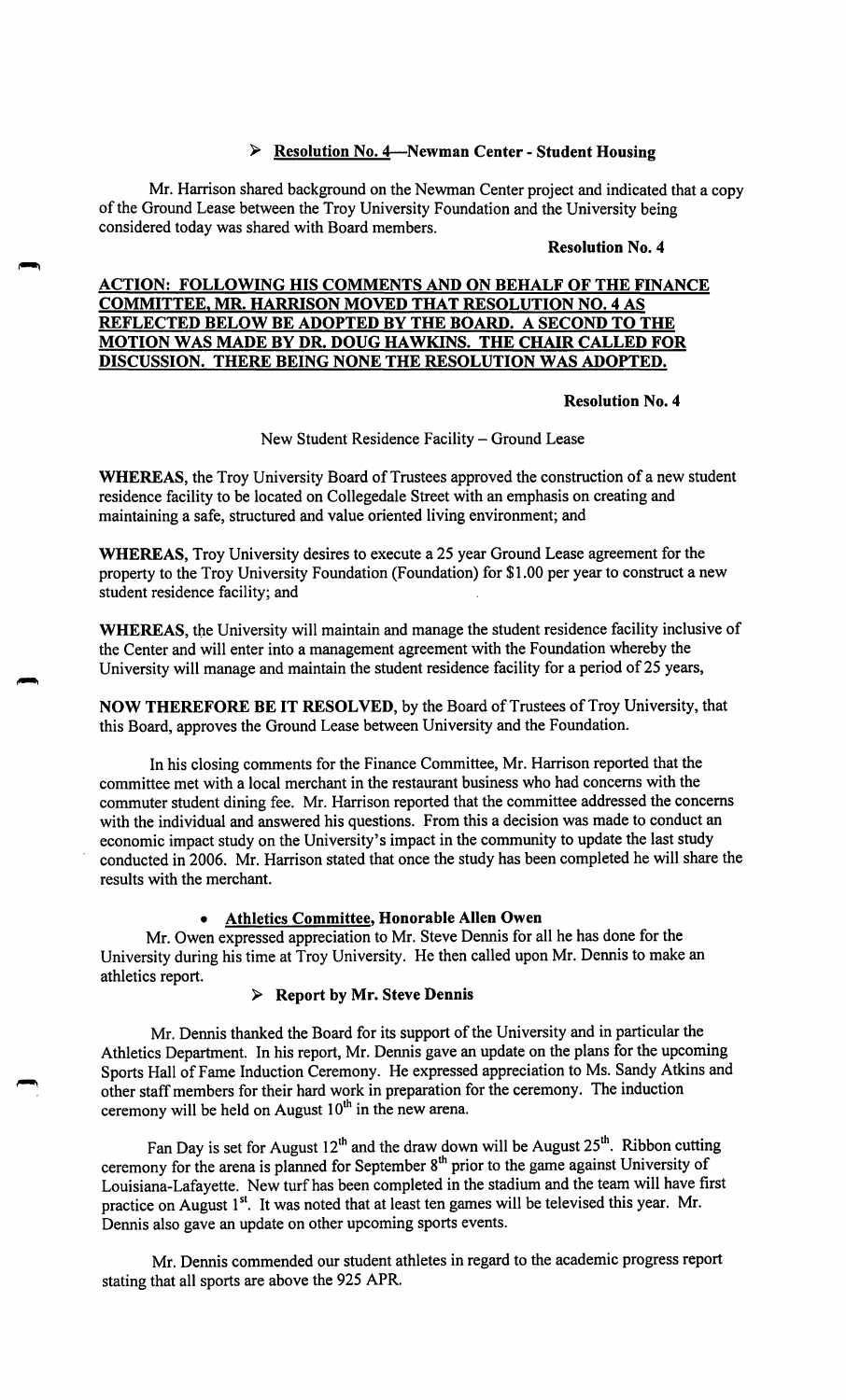Senator Dial echoed the comments of appreciation to Mr. Dennis for his service to Troy University.

Before moving on to the next agenda item, Dr. Doug Hawkins shared an article regarding Penn State and spoke briefly regarding issues the university is facing and the sanctions handed down by the NCAA. Mr. Higgins responded to comments saying that he felt this is something that should be discussed by the Athletic Policy Committee. Following discussion, the following action was taken.

## **ACTION: A MOTION WAS MADE BY MR. HIGGINS THAT THIS BE DIRECTED TO THE ATHLETIC POLICY COMMITTEE DISCUSS. SECONDED BY MR. OWEN, THE MOTION PASSED. MR. OWEN ADDED THAT HE WILL SET UP A MEETING OF THE COMMITTEE IN THIS REGARD.**

## • **Long-Range Planning Committee, Honorable Charles Nailen**

In the absence of Mr. Nailen, there was no report from the Long-Range Planning Committee.

## • **Student Affairs Committee, Honorable Lamar P. Higgins**

Mr. Higgins reported that the Student Affairs Committee met in June. He added that the SGA President made a presentation to the committee and the committee received an overview on what Student Affairs does at the university. Another meeting will be scheduled to be held on the Troy Campus and Mr. Latta will develop the agenda. The committee had no recommendations for the Board at this time.

### • **Executive Committee, Honorable Gerald Dial**

Senator Dial made introductory comments about equity funding and appointed the following committee to address equity funding issues for the University.

► **Resolution No. 5-Appointment of** *Ad-Hoc* **Committee on Financial Equity of State Funding**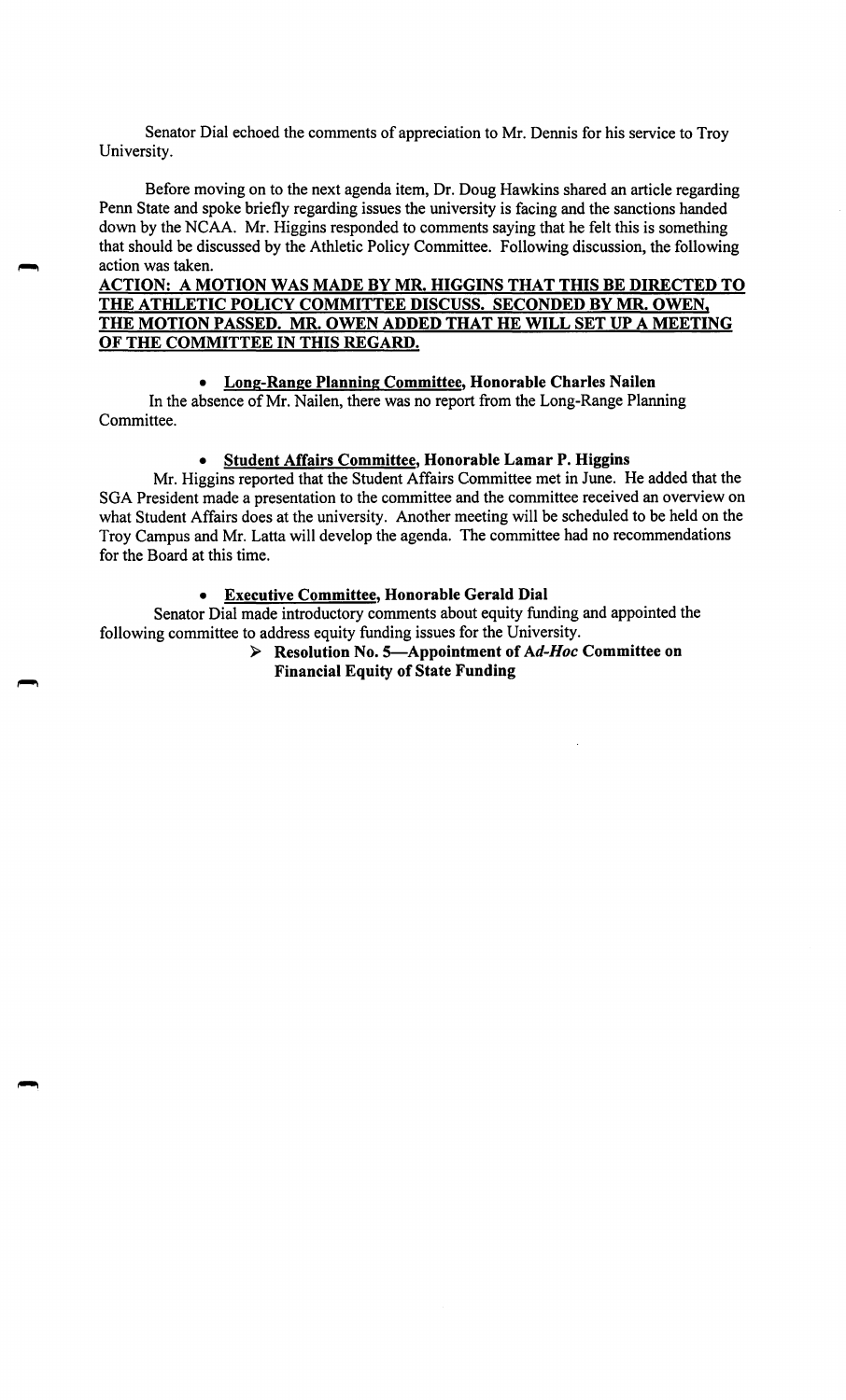## **ACTION: SENATOR DIAL MADE A MOTION TO ADOPT RESOLUTION NO. 5 CREATING AN AD-HOC COMMITTEE ON FINANCIAL EQUITY OF STATE FUNDING. A SECOND WAS MADE BY MRS. KAREN CARTER. WITH NO FURTHER DISCUSSION, THE MOTION PASSED.**

#### **Resolution No. 5**

### **CREATE AN AD-HOC COMMITTEE ON FINANCIAL EQUITY OF STATE FUNDING**

Mission: To Develop and Implement a Plan to Address the Unequal Funding In The State Education Budget

Committee will begin immediately and end with the Fiscal Year 2014 and will consist of the following members:

> Gibson Vance, Chair Charles Nailen, Vice Chair John Harrison Karen Carter Ed Crowell